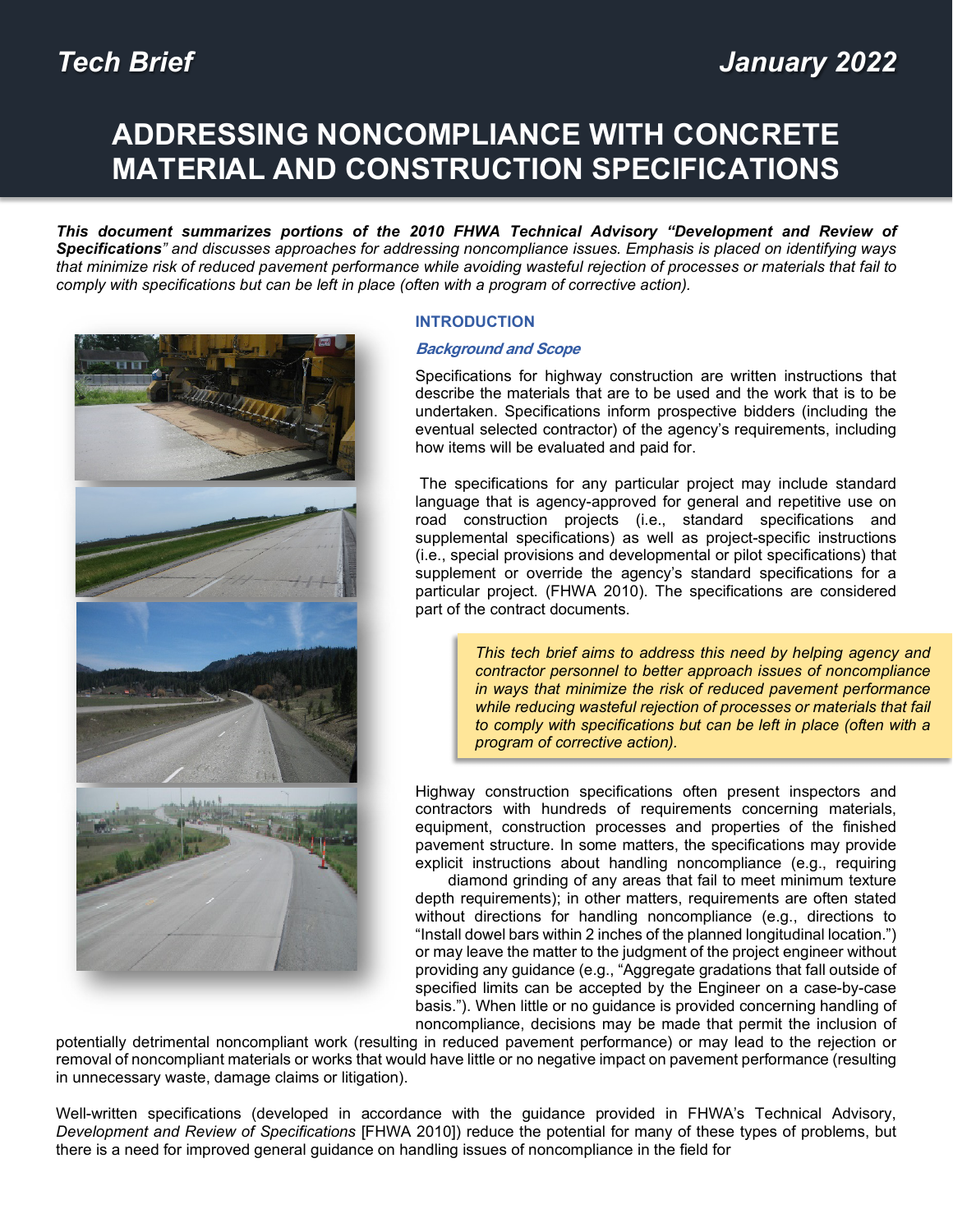highway construction projects. This tech brief aims to address this need by helping agency and contractor personnel to better approach issues of noncompliance in ways that minimize the risk of reduced pavement performance while reducing wasteful rejection of processes or materials that fail to comply with specifications but can be left in place (often with a program of corrective action).

While many of the concepts presented and discussed in this technical brief are applicable to specification compliance for various types of works, the intended focus of this document is pavement construction. Readers should apply the thinking presented herein to other types of construction only with caution and proper consideration.

## **Functions of Materials and Construction Specifications**

Materials and construction specifications provide the owner/agency with a set of standards against which to evaluate the project materials and the contractor's work, often including allowable tolerances in evaluation measures. This information provides a basis for overseeing or managing the project (FHWA 2010). Welldeveloped specifications also serve to ensure that the constructed pavement system has properties and behavior that are consistent with the assumptions used in the design process, thereby minimizing the possibility of design-related premature failure.

The same specifications provide contractors with instructions on how the work is to be performed, how the quality and acceptability of the work will be determined, what the allowable tolerances (if any) are and how deviations from the tolerances will be handled, how payment for the work will be determined (i.e., incentives and disincentives or penalties), and how changed conditions will be handled (FHWA 2010).

Project specifications can also define limits or thresholds that define both acceptable practices or properties and rejectable ones. For purposes of handling noncompliance issues, it is important to note that these are often different thresholds.

This concept is illustrated in figure 1 (Snyder 2018), which presents a scale for dowel misalignment with two thresholds noted: one for acceptance that is based on a value considered to be consistent with good construction practices and for which no corrective actions are required, and a second threshold above which the dowel misalignment is believed to be detrimental to pavement performance. Values of misalignment that fall between the "acceptance" and "rejection" levels represent noncompliance with the specification for acceptance of the work and require that the construction process be corrected (possibly with a pay adjustment for the affected area) but may not require removal and replacement (or other corrections) of the affected work.

This dual-limit approach reflects the reality that modest noncompliance with acceptance criteria (especially those based simply on standard or accepted good practices) may represent undesirable quality of materials or construction (which require process corrections) without raising concerns about future performance or serviceability. However, some level of noncompliance exists (the rejection threshold) above which performance is believed to be compromised.

An illustrative example is a specification that requires concrete air content of 4.5 to 7.5 percent behind the paving machine. If one set of tests indicated 7.7 percent air, the material might be deemed noncompliant, and the process would need to be adjusted to reduce the air content of future concrete batches. However, it is unlikely that the concrete in that batch would have significantly reduced strength or would otherwise adversely impact potential long-term pavement performance; if the tests had indicated more than 10 percent air, removal and replacement might be appropriate (especially if supplemental strength testing indicated significantly lower concrete strength).

In some cases, even minor noncompliance may raise performance concerns. In such cases, the acceptance and rejection thresholds would be very close (or the same value). This might be true, for example, for initial pavement surface friction values.



TH1 = Alignment or location threshold representing upper limit of good construction practices

TH2 = Alignment or location threshold representing lower limit for risk of damage or performance issues

© 2018 M. B. Snyder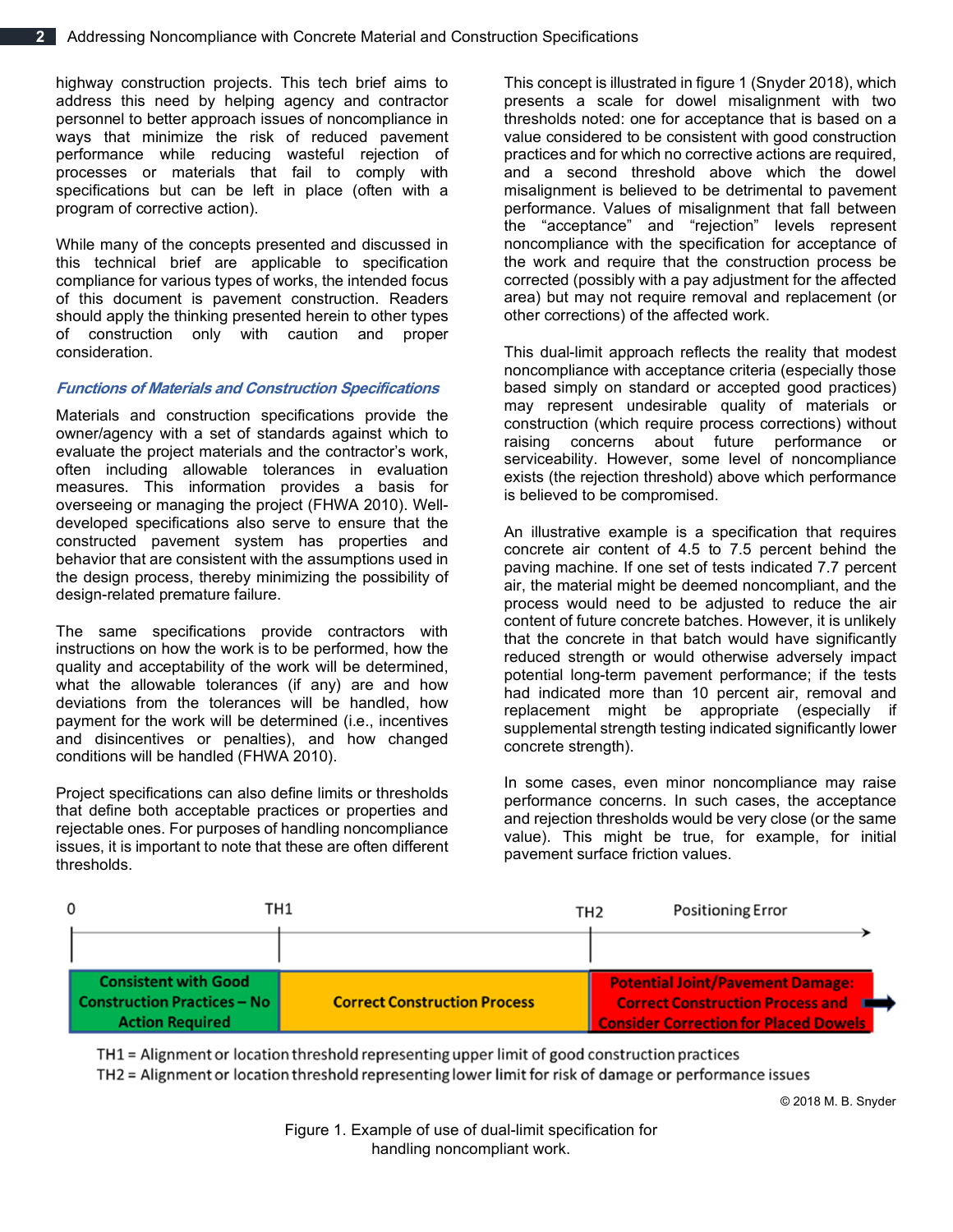#### **SPECIFICATION TYPES AND CONTENT**

#### **Types of Specifications**

FHWA (2010) identifies four different types of specifications that agencies can prepare and submit for FHWA approval: method specifications (sometimes also known as "prescriptive" specifications), performance specifications, proprietary specifications and reference standards. Brief descriptions of each of these, including their advantages and disadvantages, are presented below.

#### *Method Specifications*

Method (or "prescriptive") specifications describe the specific materials, equipment, and methods that the contractor is to use in completing the contract work. They are typically developed from agency experience with proven materials and techniques and are based on the assumption that good results will be obtained if the contractor complies with all specification requirements.

**Advantages.** The main advantage of method specifications is that there should be little risk of construction or performance problems (due, for example, to the use of newer materials, equipment or work techniques) because the spec is based on methods and materials that have historically provided good results. Many agencies also like the control provided to them by method specifications.

**Disadvantages.** Specifications that control materials and methods may prevent the use of more economical or innovative materials and methods. In addition, specification-compliant contractors are not generally responsible for deficiencies in the performance or quality of the final product. Further, payment is generally not based on work quality, so contractors typically receive full payment for work performed if it was done in compliance with the specifications, regardless of work quality. Agency inspectors must often be omnipresent—an added expense and use of resources—to ensure that correct methods and materials are used.

**Best Uses.** Prescriptive specifications are often preferred when end product performance cannot be easily defined or easily/economically measured and verified. They may also be preferred when agency requirements can be met in a limited number of ways, or when removing and replacing unacceptable work is impractical.

## *Performance Specifications*

Performance specifications define work requirements in terms of indicators of longer-term pavement performance, such as selected functional characteristics (e.g., surface friction and ride quality), engineering properties (e.g., material strength) and measurable distresses (e.g., cracking) within some period of time after construction. Performance specifications typically do not dictate methods, equipment, techniques, or other prescriptive elements typically found in method specifications. Unlike method specifications, the structure and philosophy of

performance specifications allow the inclusion of pay adjustments that reflect the value of the completed work.

AASHTO (2003) defines and describes several sub-types of performance specifications, including: end-result specifications, quality assurance (QA) specifications, performance-related specifications (PRS), performancebased specifications (PBS) and performance warranty provisions. More information on these specific performance specification sub-types can be found in FHWA (2010) or AASHTO (2003).

**Advantages.** Performance specifications enhance bidding competition by providing competing contractors (that often have different material, equipment and staffing resources) the ability to select materials, equipment and construction techniques that may allow them to: improve the quality of work (thereby earning positive pay adjustments or "incentives"); perform the work more economically (thereby making their bid more competitive); or both. Therefore, well-developed performance specifications can attract capable contractors and offer the potential for better-than-typical construction quality and long-term pavement performance. In addition, many agencies find that performance specifications reduce the need for (and cost of) inspection. Additional advantages of specific performance spec sub-types are described in FHWA (2010) and AASHTO (2003).

**Disadvantages.** The primary disadvantages of using performance specifications are that agency staff may be uncomfortable with relinquishing control of some aspects of project construction, and some contractors may be reluctant to assume the risk and penalties (or "disincentives") for failures of selected materials and techniques to achieve the anticipated or desired results. Other potential problems include specifications that fail to include effective performance measure requirements that achieve the agency's needs or goals, and performance models that do not accurately predict long-term pavement performance. Additional disadvantages of specific performance spec sub-types are described in FHWA (2010) and AASHTO (2003).

**Best Uses.** Performance specifications are most appropriate for situations where end product performance is measurable, testing can be performed quickly, economically and in real-time, and contractors are willing to assume performance risk because they are in a position to control that risk or because they balance that risk with the opportunity for increased profit through pay adjustments or incentives (FHWA 2010). Performance specifications are often used in design-build contracts to offer contractors the flexibility needed to achieve a good balance of quality and timely project delivery; they are also being used with increasing frequency in conventional bid-build construction.

#### *Proprietary Specifications*

Proprietary specifications (also called "Product-specific Specifications") typically identify desired products or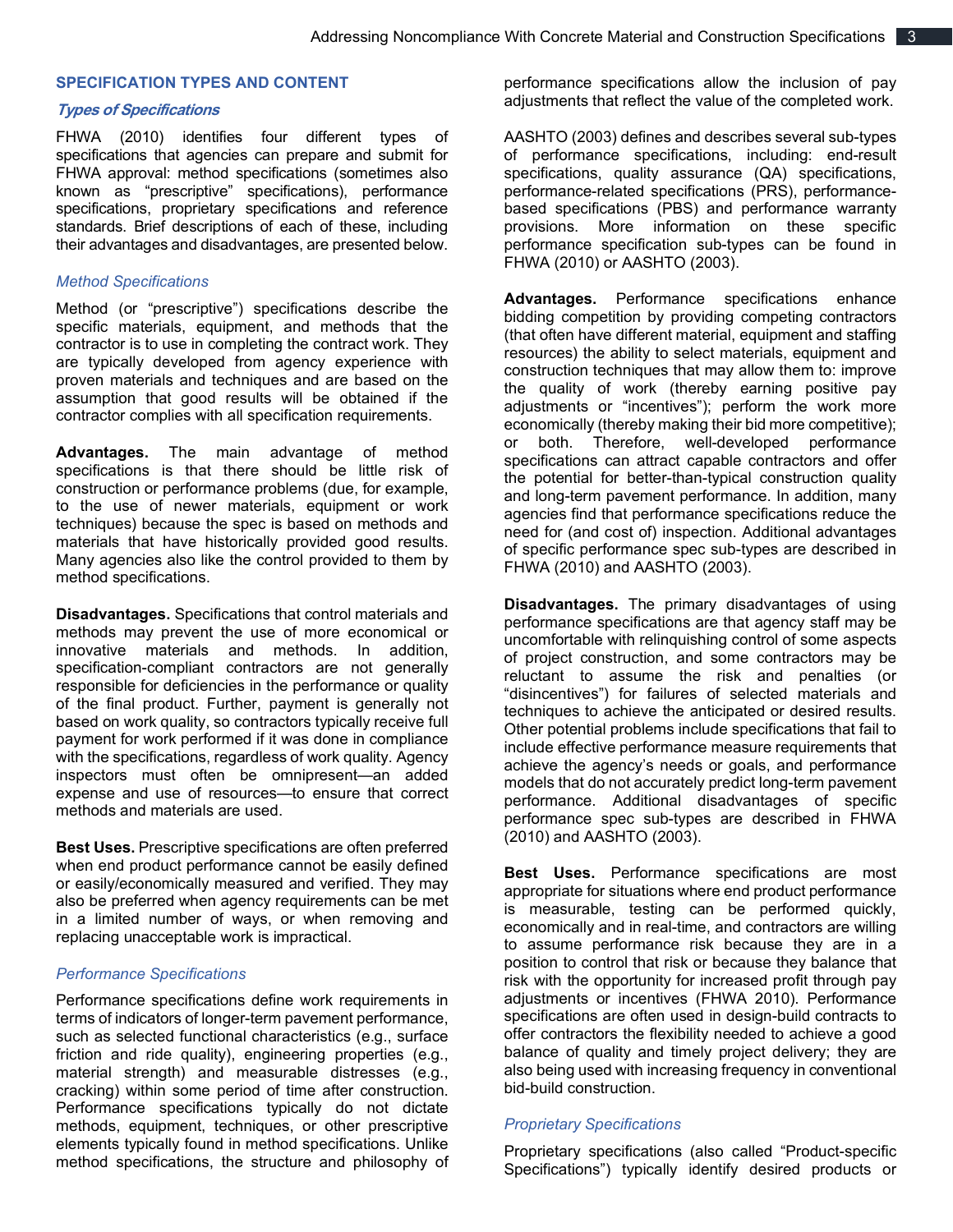processes by name, source, or another unique characteristic. A specification can be considered proprietary without identifying a specific product or process if only one manufacturer can provide the product or controls the process, or if the specifications or plans implicitly "steer" the contractor towards one product (FHWA 2010; NPCA 2019).

**Advantages.** Proprietary specifications offer the agency close control of product selection and implementation. They are usually developed or selected based on proven experience with that product or process within or outside of the agency (NPCA 2019). Such specifications may also be accompanied by a higher level of design based on more precise information from the manufacturer (FHWA 2010).

**Disadvantages.** The primary disadvantages of proprietary specifications are that they may unnecessarily narrow (or eliminate) competition, which can lead to higher bid prices or charges of impropriety. They may also force contractors to work with products or equipment with which they are not familiar or have had bad experience, potentially resulting in lower productivity, higher prices and lower quality.

## *Reference Standards*

"[Reference standards] refer to specifications prepared by recognized trade associations, professional societies, standards-writing organizations, or agencies that provide national standards of performance or measurement" (FHWA 2013). They may be prescriptive specifications, but they are more typically end-result-type performance specifications that can be incorporated in either method or performance specifications. In any event, reference standards are simply special cases (by source) of method and performance specifications with similar advantages, disadvantages and uses to those described previously.

Examples of reference specifications used in highway construction include the AASHTO Standards for Materials and Methods of Sampling and Testing, various ASTM International standards for materials and testing, design standards from American Concrete Institute (ACI), military specifications (e.g., U.S. Department of Defense), and others.

## *Hybrid and Other Specifications*

Few highway construction specifications are purely prescriptive or performance specifications; most include some elements of both prescriptive and performance specifications and are sometimes called hybrid specifications.

"Allowable systems specifications" result when proprietary or product-specific specifications are written around two or more products or systems that the owner/agency considers acceptable. This type of spec allows specifiers to identify proven products or systems for use while providing opportunity for competition.

Allowable systems specifications are often used in precast concrete paving projects (NPCA 2019).

## **Key Components for Effective and Useful Specifications**

FHWA (2010) provides detailed guidance concerning the development and review of highway construction specifications. The following is a synopsis of key specification components that help to ensure specification usefulness in handling noncompliance issues in the field.

#### *Control of Factors that Impact Pavement Performance*

Pavement materials and constructions specifications must include provisions for controlling factors that are known or strongly believed to impact pavement constructability, service life and performance. This requires that the specification writer first anticipate and

recognize all the construction and in-service processes, mechanisms and conditions that can result in unsatisfactory pavement performance, including pavement distresses,

*The specification must be developed with a thorough understanding of the factors or mechanisms that underlie each potential distress type or performance parameter, and provisions must be incorporated to control or limit each impacting factor or mechanism that is within the contractor's control.*

material durability and built-in construction defects (e.g., inadequate surface friction, poor ride quality, etc.) The specification must be developed with a thorough understanding of the factors or mechanisms that underlie each potential distress type or performance parameter, and provisions must be incorporated to control or limit each impacting factor or mechanism that is within the contractor's control. Accepted standard tests or procedures must be available to measure or otherwise verify each critical material, construction, or performance parameter.

## *Establishing Acceptance Thresholds or Conditions*

An acceptance threshold or condition must be established for each critical parameter. The acceptance threshold or condition for any process or property can be considered or established to be the minimum required action, condition, or property value that the agency is willing to accept without penalty or corrective action. They must be established at levels that preclude the development of distresses and conditions that lead to unsatisfactory pavement performance (or failure) but may be even more stringent if it is reasonable to expect better-than-critical values with typical construction practices.

For example, the ACPA guide specification for dowel alignment sets the acceptance limit for longitudinal translation (side shift) at  $\pm 2$  inches even though research indicates that dowel embedment of as little as 4 inches (i.e., 5 inches of side shift for an 18-inch dowel) will perform acceptably (ACPA 2019). The 2-inch limit was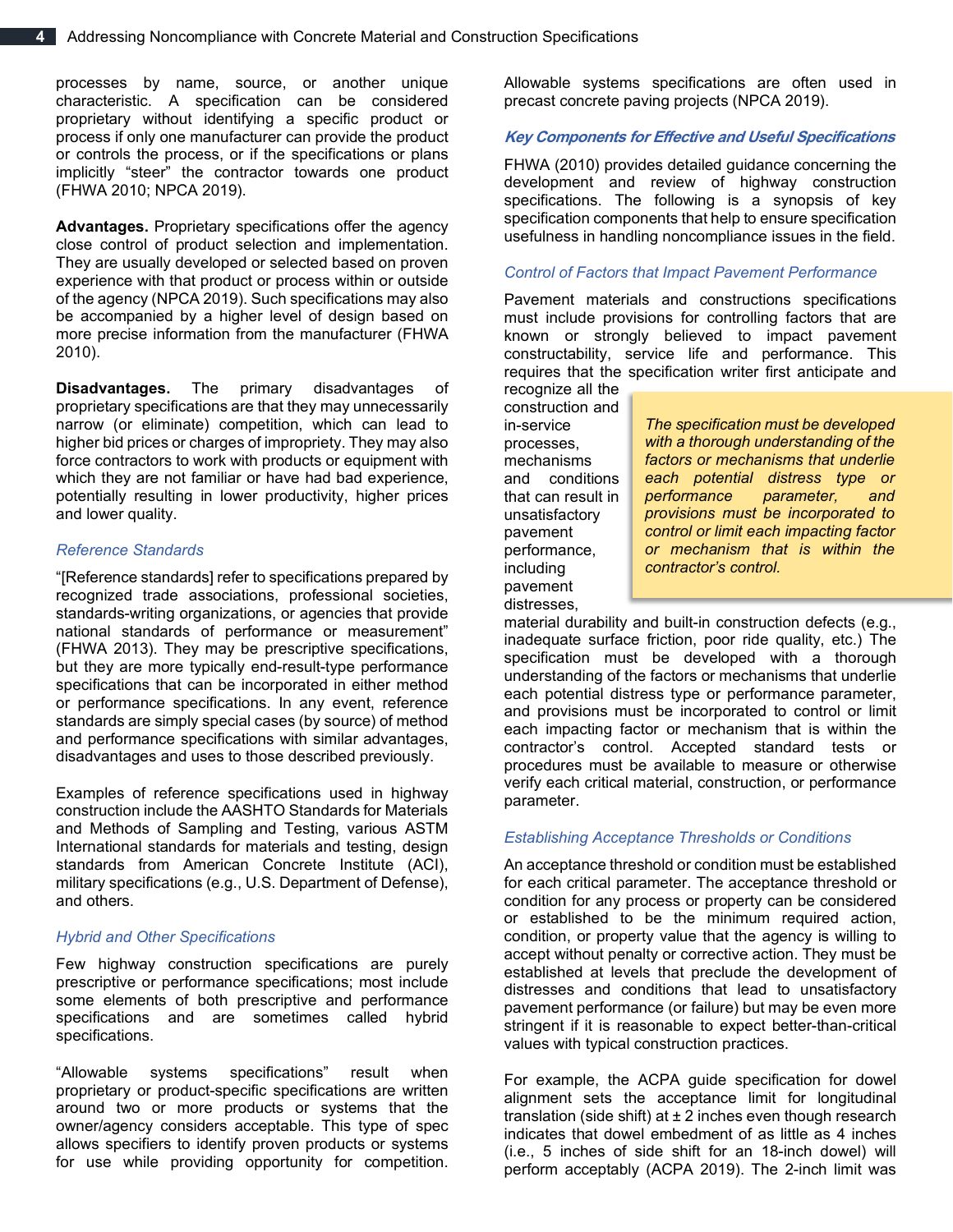selected based on NCHRP research field studies reported by Khazanovich, Hoegh, and Snyder (2009) which showed that more than 90 percent of all dowels examined were located within 2 inches of the joint, so it is reasonable to expect that dowels should be placed to this tolerance with typical good construction practices.

*A corollary of the recognition of inherent variability in material properties and test results is that it must be expected that the observation of a small percentage of noncompliant test results will be observed and should be accepted…*

## *Establishing Rejection Criteria*

A rejection threshold or condition must also be established for each critical parameter. The rejection threshold or condition for any process or property can be considered or established to be the action, condition or property that is likely to result in unsatisfactory pavement performance or failure. Materials and processes that fail to meet rejection thresholds generally will not be accepted even with penalties or reduced payment; corrective actions (including removal and replacement) are typically required.

For example, the ACPA guide specification for dowel alignment sets the rejection threshold for longitudinal translation (side shift) at  $\pm$  5 inches for an 18-inch dowel (ACPA 2019) based on NCHRP (Khazanovich, Hoegh, and Snyder 2009) and other laboratory studies that showed significant changes in joint behavior when dowel embedment length was reduced to 4 inches or less. Similarly, agency concrete paving specifications typically limit pavement thickness deficiencies to one inch (or less) because load-carrying capacity and expected pavement life decrease rapidly with even small decreases in slab thickness.

#### *Recognition (and Acceptance) of Inherent Variability*

There is point-to-point variability in almost all properties of paving materials and pavement structures, including strength, layer thickness, foundation support, ride quality, pavement texture, etc. Some degree of variability is also inherent in most measures or indicators of these same properties due to the use of different devices (even of the same model), differences in operators and operating conditions, and other factors.

Therefore, specifications must establish required average test values (e.g., average as-built strength of 4200 lb/in<sup>2</sup>) with consideration of the values assumed in design and project development (e.g., design strength of 3000 lb/in<sup>2</sup>) and expected variability of measures (e.g., a coefficient of variation of 15 percent for a normally distributed parameter) and the desired reliability of the construction (e.g., 95 percent, such that only 5 percent of randomly obtained samples will have values lower than the design value). A corollary of the recognition of inherent variability in material properties and test results is that it must be expected that the observation of a small percentage of noncompliant test results will be observed and should be accepted (provided they are not beyond the bounds of the rejection limit).

#### *Pay Adjustments*

Specifications (especially performance-type specifications) are increasingly being written with various forms of unit price increases (and decreases) to reward the use of superior materials and pavement construction practices (and, conversely, to discourage the use of inferior materials and construction practices). The amount of the pay adjustment should usually be based somewhat on the change in value of the performance or service life of the resulting pavement (e.g., pay increases for smoother initial ride quality being linked to the value to the agency of deferred pavement maintenance activities and extended service life).

## **ADDRESSING SPECIFICATION NONCOMPLIANCE IN THE FIELD**

## **The Ramifications of Failing to Meet Specification Requirements**

Specification noncompliance issues can impact the interests of owners/agencies, contractors and their suppliers, and pavement users. For example, owners and agencies are mainly concerned with controlling project costs while obtaining satisfactory performance throughout the pavement service life; spec compliance issues can result in project delays and pay adjustments for contractors and suppliers, along with performance issues and user costs for the traveling public.

The impact of specification noncompliance on pavement performance can vary broadly, depending upon:

- The subject of the requirement (e.g., concrete strength, edge slump or some aspect of the construction process).
- The specification limit and its relationship to a value that would

seriously impact performance.

*Specification noncompliance issues can impact the interests of owners/agencies, contractors and their suppliers, and pavement users.*

The degree to which the specification is

not met (i.e., by a little or by a lot).

For example, concrete paving specifications often require that the base or subbase be moistened prior to placing the concrete pavement to avoid having a hot or dry surface that weaken the bottom of the slab by removing moisture from the mix before it cures. Failing to moisten the material may have little impact for conventional paving in cool weather on a nonabsorptive base but could cause a problem for a thin concrete overlay being placed on an asphalt concrete interlayer in hot, sunny weather.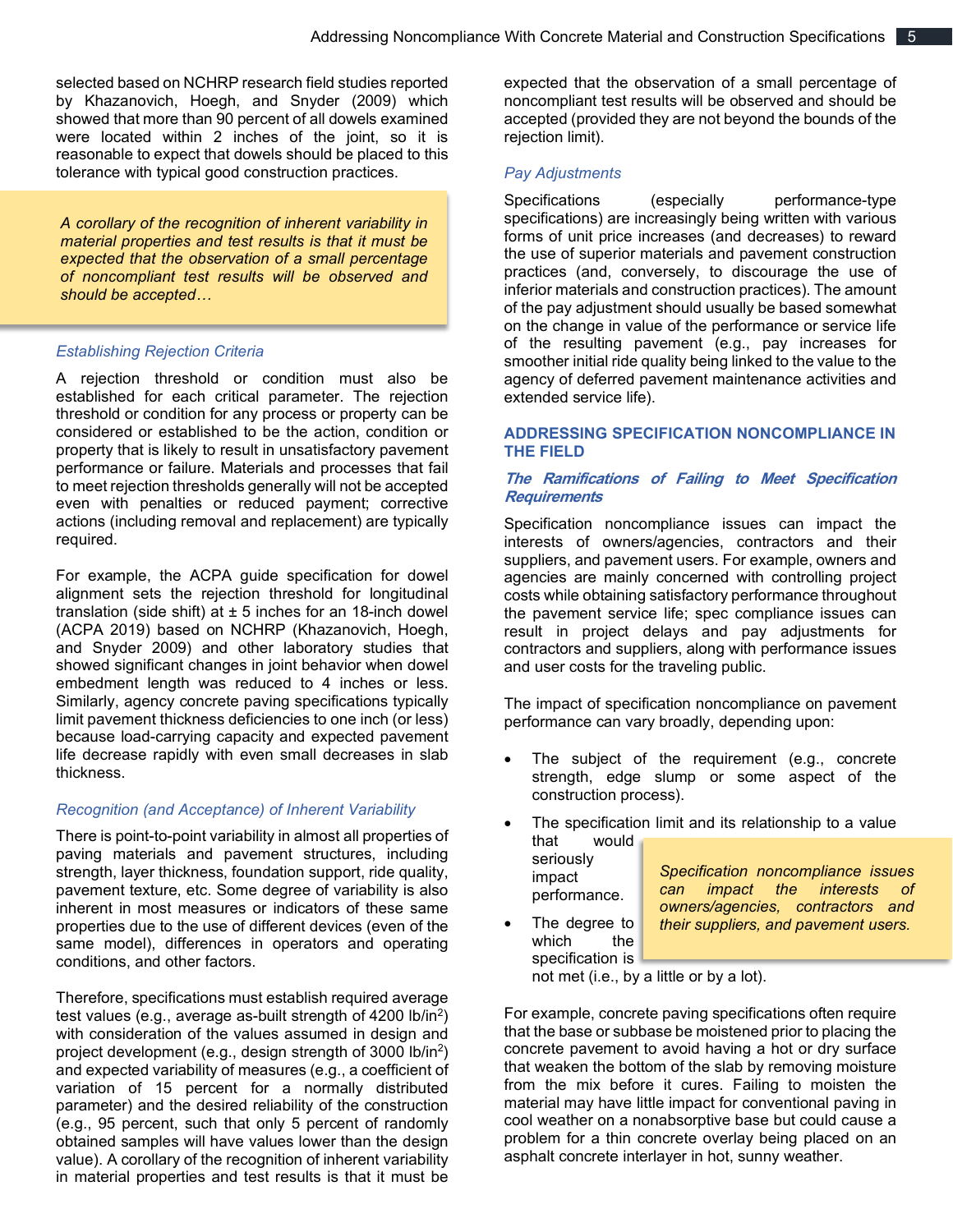An example of a specification component with potentially major impact on performance is slab thickness. Concrete pavement design theory states that the load carrying capacity of a slab varies directly with the stiffness of the slab, and the stiffness varies with the cube of the slab thickness (Huang 2004). This suggests that even relatively small deviations in slab thickness (say, 5 percent or 0.5 inches for a 10-inch designed slab thickness) can have a significant impact on slab stiffness and load carrying capacity  $(1.05^3 = 1.158, a$  nearly 16 percent change) and a similarly large effect on the development of distresses such as slab cracking.

Many additional examples can be cited to illustrate that the impact of failing to meet paving specification requirements varies widely and depends on many factors. It follows that, if the impact of specification noncompliance varies widely, there is also a broad range of approaches for appropriately addressing noncompliance with different specification requirements.

## **Examples of Common Specification Noncompliance**

Some of the most commonly cited types of spec noncompliance are listed below, together with possible causes, concerns and considerations:

• **Low concrete strength, usually at early ages** (e.g., failure to meet 1-, 3- or 7-day strength requirements). Possible causes include errors in mixture proportioning (e.g., too much water, too little cement, etc.), cool mixture and air temperatures, overdose of set-retarder or air-entraining admixtures, and other factors.

*… low air content alone does not necessarily indicate a durability problem … high air content alone may not indicate a problem with concrete strength …*

Depending upon the cause, low early strength may indicate lower long-term strength (with less resistance to

loads and cracking) or may result in higher long-term strength (with more resistance to loads and cracking). Therefore, an understanding of why early strength is low can be useful in determining how best to address the issue of noncompliance. In either case, lower strength development likely means a delay in use by construction traffic and in opening to service traffic.

• **Noncompliant concrete air content** (usually too low, but sometimes too high) measured either as the plastic concrete is delivered and placed or behind the paver (after consolidation). Possible causes of air content deviations include improper admixture dosage (including consideration of interactions with other admixtures, mixture temperature, etc.), too much or too little mixing, excessive vibration or mix consolidation, and other sources.

The primary use of air content measures is as an indicator of future freeze-thaw durability of the hardened concrete, but air content also provides an indication of batch yield and consistency in mix

proportioning between batches. Concrete freezethaw durability is better indicated by measurement of the hardened air void system than by total plastic air content (which can contain large, entrapped air voids that contribute little to freeze-thaw durability). Therefore, low air content alone does not necessarily indicate a durability problem. Similarly, high air content alone may not indicate a problem with concrete strength, and the measurement of concrete strength or hardened air content may help in determining appropriate ways for addressing noncompliance with specified air content requirements.

• **Unacceptable ride quality.** There are many possible causes of unacceptable ride quality, including improper set-up and operation of paving equipment, concrete delivery and placement issues, improper setting of forms, over-working concrete behind the paver, concrete mixture problems (i.e., too stiff, too fluid, or inconsistent), string line sag, soft track lines during paving, postconstruction settlement, poor curing (resulting in built-in slab cur/warp) and more.

The primary use of ride quality measures is to provide an indication of smoothness and satisfaction to the traveling public when overall materials and construction qualities are good. In addition, initial (new construction) ride quality is also generally correlated with pavement service life (i.e., smoother roads tend to stay smooth for longer periods). When ride quality is unacceptable (noncompliant with specifications), the cause of the noncompliance should be considered in determining how best to address the problem. Minor surface irregularities in an otherwise well-constructed pavements may be effectively corrected with spot-grinding or accepted with minor pay adjustments. Significant ride problems in otherwise well-constructed pavements may require extensive diamond grinding (or thin surface overlays if the required grinding would remove too much structure). When ride problems are related to foundation settlement or similar problems, the source of the problem cannot be addressed with diamond grinding or overlays; removal and replacement, foundation injection and slab jacking, or other approaches may be necessary.

• **Dowel misalignment or mislocation.** Dowel bars (often provided in transverse joints for load transfer) can be incorrectly positioned in one or more of five ways: vertical tilt, horizontal skew, vertical translation, lateral translation (across the pavement) and longitudinal translation (along the pavement), as described in FHWA (2007). There are many potential sources of incorrect dowel positioning relative to the joint, including: damaged dowel basket assemblies, inadequately anchored dowel basket assemblies, damaged or improperly functioning dowel bar insertion equipment, joints sawed at incorrect locations, variations in pavement thickness over fixed-height dowel baskets or fixed depth dowel insertion, and more.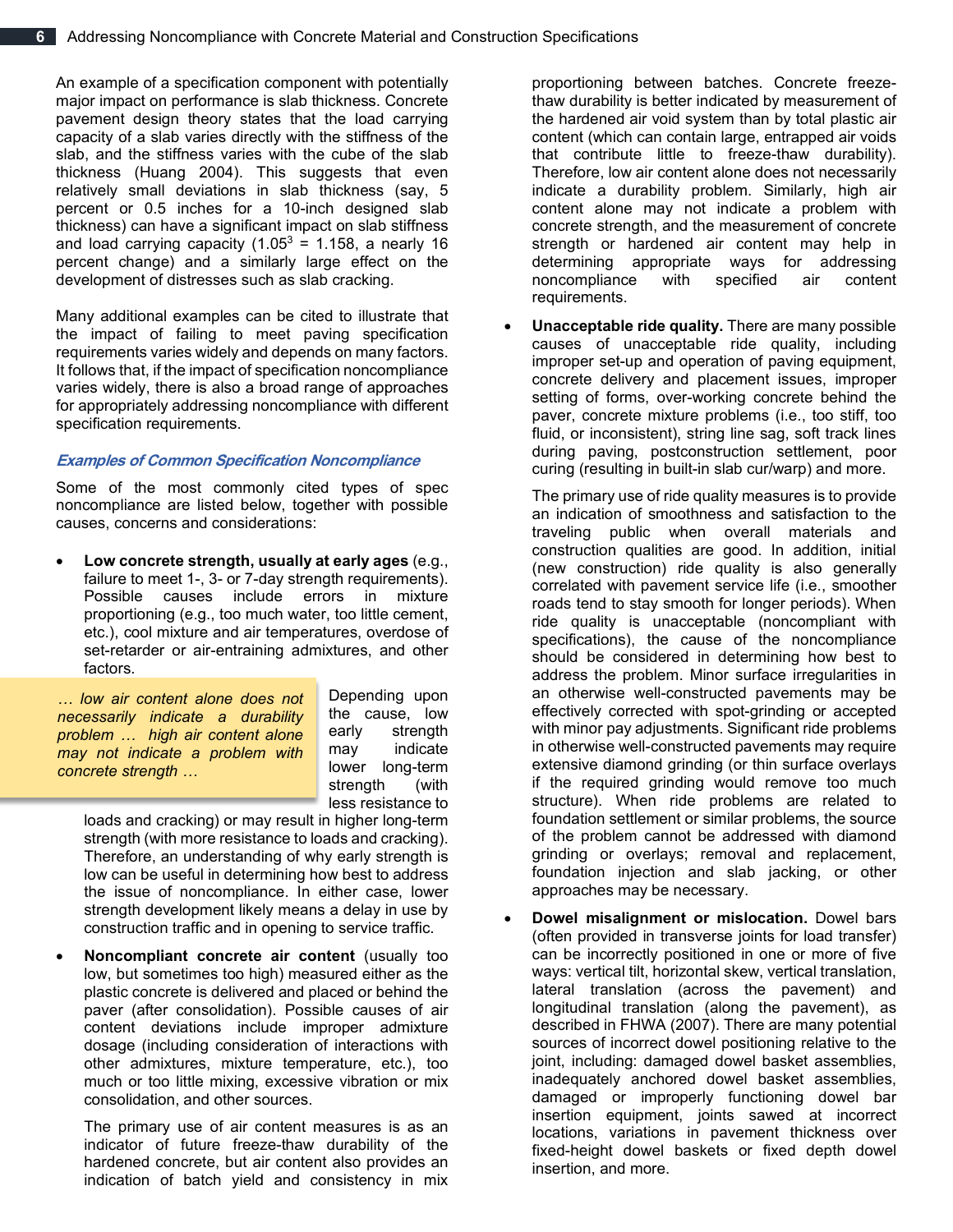Each type of mispositioning has a potential impact on joint restraint (and possible spalling), joint load

*…it is important to understand the nature and extent of dowel positioning noncompliance, as well as the possible negative impacts of potential corrective actions (e.g., full-depth joint replacements, cutting dowel bars, dowel bar retrofits, doing nothing) before determining the best course of action …*

transfer, or both, depending upon the type(s) of positioning error, the degree of positioning error, the number of affected dowels, the location of the affected dowels, and other factors.

Dowels with only minor positioning errors have little impact on joint function. The impact of a single significantly mispositioned dowel can range from negligible (e.g., a longitudinally translated dowel between the wheel paths) to damaging (e.g., a horizontally skewed dowel close to a longitudinal joint or a badly tilted dowel that approaches the pavement surface at any location).

The impact of groups of mispositioned dowels on pavement performance can also vary greatly. For example, a single joint with many rotated dowels may restrain the joint from opening and closing, but experience has shown that pavement cracking and deterioration will not take place if leading and trailing joints are functioning properly (ACPA 2019). Similarly, if a single joint saw cut is misplaced, resulting in greatly reduced dowel embedment on one side of the joint, that joint may not have good load transfer characteristics and may develop faulting more rapidly than other pavement joints, but it will not greatly affect the overall pavement performance. However, if several consecutive joints have rotational misalignment or longitudinal translation of dowels, overall pavement serviceability and performance may be impacted.

Therefore, it is important to understand the nature and extent of dowel positioning noncompliance, as well as the possible negative impacts of potential corrective actions (e.g., full-depth joint replacements, cutting dowel bars, dowel bar retrofits, doing nothing) before determining the best course of action for each case.

Pavement cracking. Concrete pavements can develop many types of cracks soon after construction, including transverse, longitudinal, diagonal, corner, drying shrinkage, and plastic shrinkage cracks. Cracking can also develop (generally over longer periods of time) due to fatigue, alkali-aggregate reactions, freeze-thaw damage, chemical attack, and other mechanisms. These causes of constructionrelated cracks generally vary with the type of crack, and can include early load damage, late joint sawing, late or poor curing, mixture proportion issues (e.g., excessive water, paste, fly ash or set-retarding admixtures), nonuniform pavement support, and excessive panel dimensions. Detailed discussions of

the many causes of different types of cracking are presented in Harrington et al. (2018).

Pavement construction specifications often include limits on the number or percentage of cracked panels. When these limits are exceeded, the causes and potential impacts of observed cracking must be understood to determine the best approach for addressing the noncompliance. For example, a few random panels with isolated transverse cracks near mid-panel may be better addressed by retrofitting dowel load transfer devices and routing/sealing the crack than by removing and replacing the panel. However, if the transverse cracks develop within a few feet of transverse joints, it is likely that the area between the crack and the joint will eventually deteriorate, so a joint or panel replacement is likely required.

• **Inherent variability and low sample rates producing noncompliant test results.** There is point-to-point variability in almost all properties of

paving materials, including strength, layer thickness, foundation support, ride quality, and

*The effects of this variability are often reflected in precision and bias statements that serve to temper expectations of test accuracy and repeatability.*

pavement texture. Some degree of variability is also inherent in most measures or indicators of these same properties due to the use of different devices (even of the same model), differences in operators and operating conditions, and other factors. The effects of this variability are often reflected in precision and bias statements that serve to temper expectations of test accuracy and repeatability, which can differ significantly between tests.

For example, the precision and bias statements in ASTM C39 indicate that properly conducted compressive strength tests of two 6- by 12-inch concrete cylinders from a single concrete batch may have results that differ by up to 8 percent when tested by a single operator. This indicates comparatively low inherent variability in test results when compared with other standard tests, such as ASTM C1202 (Rapid Chloride Permeability), for which precision and bias statements indicate that a single operator performing this test on two samples from a single concrete batch may see test results that differ by up to 34 percent.

The impacts of inherent material variability and testing variability are often considered in specifications by using principles of statistics, including:

- Requiring more replicate tests for material properties and test procedures that are more variable.
- Establishing test requirements that provide a desired level of confidence or reliability to ensure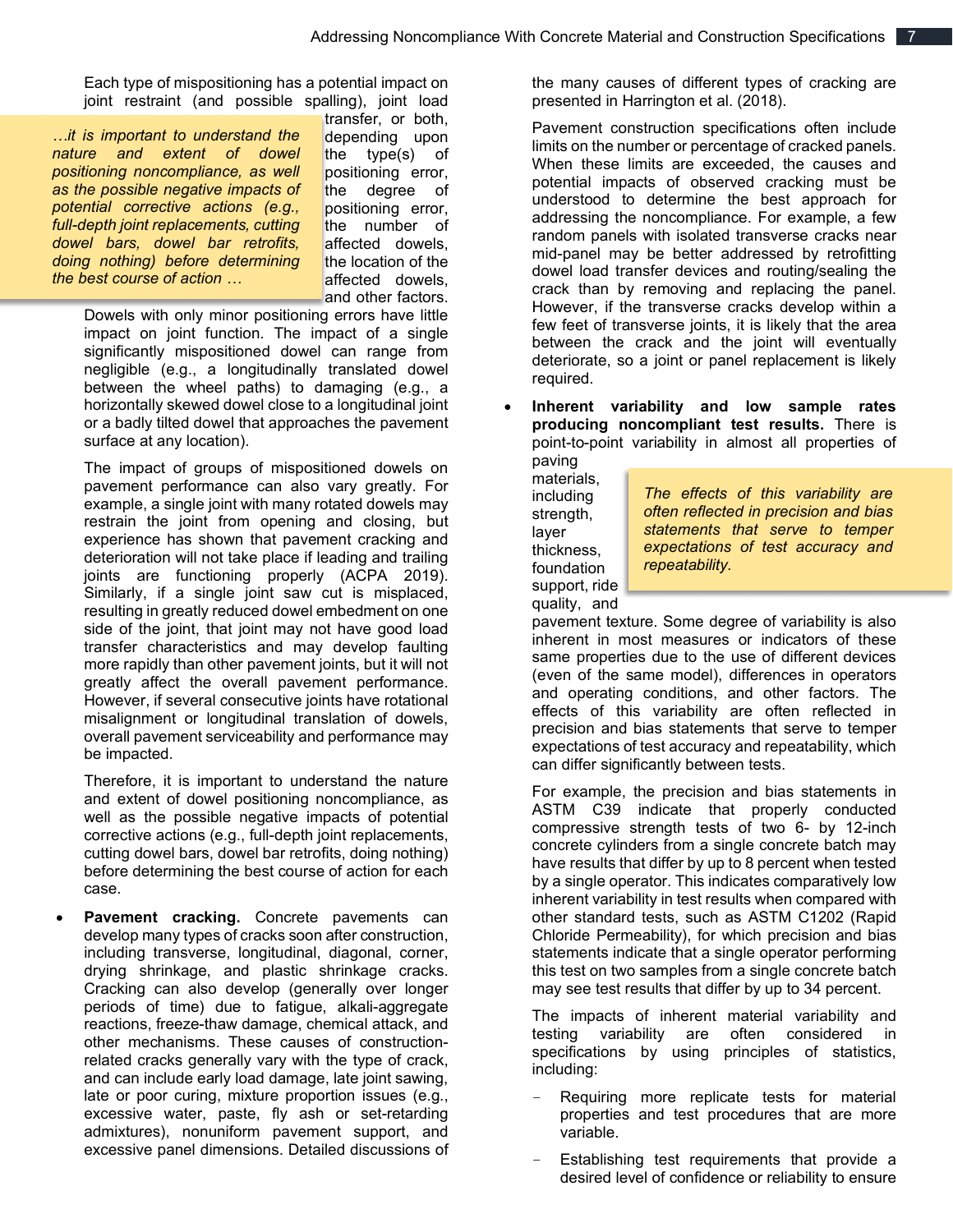that few tests fall below the requirement and that average results are greater than the design or critical value for the test.

These principles are illustrated in the following example. Suppose that an engineer designs a pavement assuming the concrete will have a minimum compressive strength of 2500 lb/in<sup>2</sup>. Concrete compressive strength test results, like many pavement material properties and test results, are typically assumed to be "normally" distributed, which implies a bell-shaped distribution of test results equally distributed about some average or mean value, as shown in figure 2 (NHI 1987). To reliably achieve the design strength of 2500 lb/in<sup>2</sup>, the specifications must be developed to require an average compressive strength from limited test results that is higher than the 2500 lb/in<sup>2</sup> minimum. This will ensure that the minimum strength requirement is met with a high degree of reliability (i.e., so that there is only a small probability—often 5

percent or less—that any test results are less than 2500 lb/in<sup>2</sup>). This is illustrated in figure 2, which shows that for an average test strength of 3531 lb/in<sup>2</sup>, only a small percentage of tests (indicated by the shaded area) will have results less than 2500 lb/in2.

The specified strength requirement increases with the variability of the test results (i.e., a higher "factor of safety" is required when test results are more variable). The specified value decreases as a greater number of test results are obtained and averaged to estimate the property of interest. However, there is always a small chance—that same 5 percent or less—that a random test will produce a result that is lower than the required minimum, even if the actual properties of the overall batch have not changed. If too few samples are tested, the presence of a single noncompliant result may incorrectly indicate a noncompliant material property or construction process. It is important to test enough replicate samples to avoid this situation.





## **Approaches for Addressing Noncompliance**

When noncompliance is detected or measured during ongoing construction, the first step that must be taken is to identify and correct the source(s) of noncompliance to avoid the construction of additional noncompliant work. In addition, if the issue is critical and threatens potential pavement performance or service life, it is imperative that the contractor stop construction until the source of the problem has been identified and corrected.

Whether noncompliance is identified during or after construction, it is necessary to determine how to treat the noncompliant work that has been constructed. Options for handling noncompliant work include: 1) removal and replacement; 2) do nothing; 3) acceptable correction of the work; 4) leaving the work in place without correction but with a pay adjustment; and 5) some combination of these options. Brief descriptions and discussions of these options follow.

#### *Removal and Replacement*

Removal and replacement of a portion (e.g., a joint or panel) or all the pavement is sometimes the default approach for addressing pavement that incorporates noncompliant work. This approach is sometimes necessary for grossly noncompliant work and deficiencies that cannot be adequately addressed in any other way that will provide expected levels of performance and service life. Additional testing may be useful for justifying the necessity (or not) of removal and replacement (e.g., the use of cores to determine the depth of damage from early-age rain events or to determine hardened air parameters when volumetric air test results are lower than specified).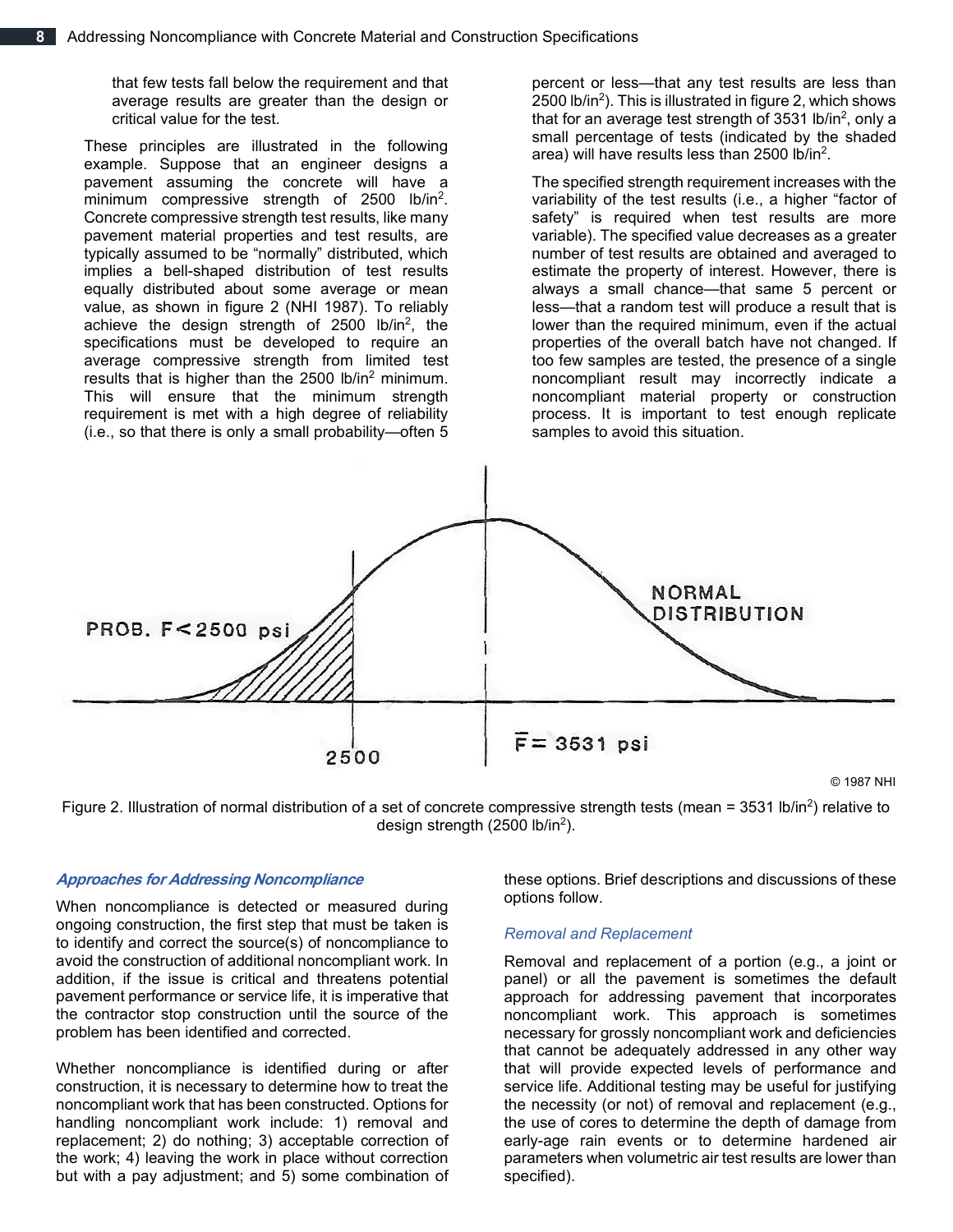The removal and replacement of individual joints and panels can introduce some of the same problems that often accompany patching and repair projects – the introduction of additional joints, immediate increases in roughness due to profile mismatches between the repairs and surrounding pavement, and longer-term increases in roughness if the repair settles due to foundation disturbance or poor dowel anchoring. There are often other, less-expensive alternatives that can provide good performance and restore expected service life. Therefore, removal and replacement should be required only after careful consideration of the costs and potential performance of all options.

## *Do Nothing*

A pure "do nothing" approach is rarely appropriate because, as a minimum, the condition that created the noncompliance must be corrected. However, if a noncompliant test result or condition is verified (often considering the results of additional testing or measurements), it is sometimes an option to accept some or all the work with a pay adjustment (reduction).

## *Accepting Noncompliant Work for Reduced Payment*

Sometimes it can be determined that a given aspect of the construction fails to meet the specifications but is adequate to serve the general design purpose without requiring costly and time-consuming removal and replacement. This approach is often used for common construction items that are subject to some variability when the deviation from specifications is relatively small. Pay adjustments should reasonably reflect the reduced present value of the work relative to the intended pavement function and service life.

One of the most common examples of this approach in concrete pavement construction is the use of pay adjustments for thickness deficiencies. Variations in measured concrete pavement thickness are expected due to artifacts of the paving process (e.g., varying concrete head in front of the paver, string line sag, etc.), variations in the subbase surface profile, inaccuracies in measurement techniques, and other factors. These sources of thickness variability can lead to the occasional measurement of slightly noncompliant thickness values that will have little impact on pavement function or service life. However, concrete pavement load carrying capacity and fatigue resistance are very sensitive to slab thickness, so larger deviations from the design thickness can significantly reduce load carrying capacity and service life. Thus, pay reductions for thickness deficiencies are often structured nonlinearly, with small adjustments for small deficiencies and much larger deductions for greater deficiencies.

An example pay adjustment structure for pavement thickness deficiency is presented in table 1.

Another example of this approach is when concrete volumetric air content is deficient. If the degree of noncompliance was small, the owner's representative may: 1) elect to leave the noncompliant batch(es) in place without further testing or consideration; 2) may elect to perform hardened air tests on cores or beams cut from the affected section of pavement to determine whether to leave it in place; or 3) may apply a predetermined (specified) pay adjustment, based on the degree of noncompliance, to that batch of material.

Table 1. Example pay adjustment table for concrete thickness deficiency (MnDOT 2018).

| <b>Thickness Deficiency Exceeding</b><br><b>Permissible Deviations, in</b> | <b>Adjusted contract unit price</b><br>per sq. yd of Pavement |
|----------------------------------------------------------------------------|---------------------------------------------------------------|
| $0.00 - 5.010$                                                             | None (tolerance)                                              |
| $0.11 - \leq 0.20$                                                         | \$0.20                                                        |
| $0.21 - 5.30$                                                              | \$0.40                                                        |
| $0.31 - 5.040$                                                             | \$0.70                                                        |
| $0.41 - \leq 0.50$                                                         | \$1.00                                                        |
| $0.51 - 51.00$                                                             | \$20.00                                                       |

Monetary deductions for final average core thickness (each plan thickness).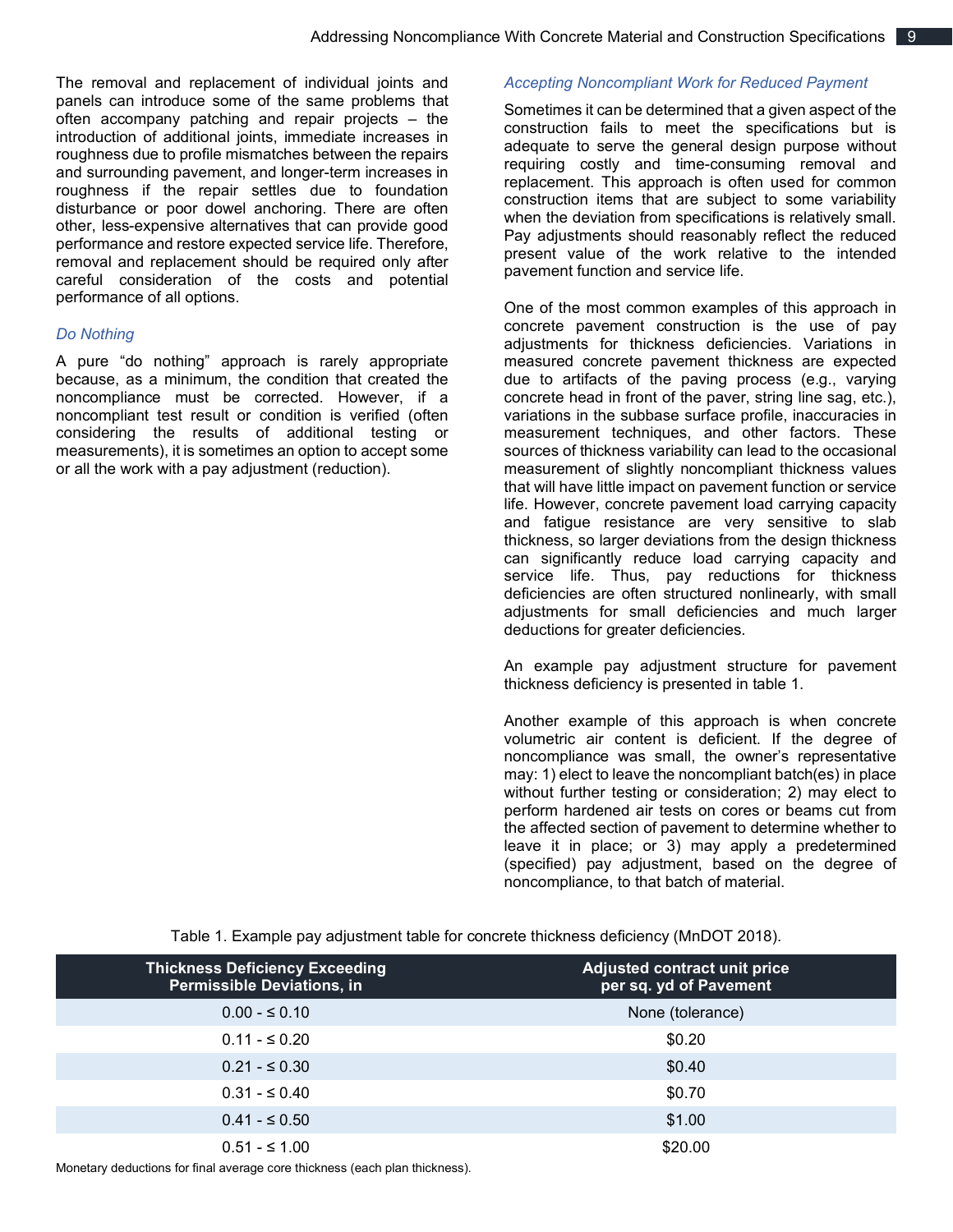An illustrative case in point is the Minnesota DOT's 2018 Construction Specification Section 2301, which requires a target air content of 7.0 percent (plus or minus 1.5 percent). If the air content before consolidation is between 5 and 5.5 percent, a monetary reduction of \$25/yd<sup>3</sup> or 25 percent of the contractor-provided invoice is applied. If the air content is between 4 and 5 percent, the suitability of the concrete is determined by means that may include hardened concrete testing. If the air content is 4 percent or less, the concrete is either removed and replaced or may (at the Engineer's discretion and after additional testing) be left in place with no payment to the contractor and possibly with the addition of an epoxy penetrating surface sealer.

It should be noted that "stepped" or tabulated pay adjustments of the type described in the two examples above can result in significant pay adjustments for minor changes in material properties or test results. To illustrate, consider that the MnDOT 2018 air content requirement described above provides full pay at 5.5 percent air, but applies a  $$25/\nu d^3$  pay reduction at 5.4 percent air.

The use of pay factor equations (rather than tables or stepped pay functions) provides continuous pay adjustments and avoid the potential for large changes in pay for small changes in measured properties. For example, Section 740 of the Wisconsin DOT standard specifications provides the following ride quality pay adjustments for each 500-ft road segment (WisDOT 2019):

For IRI <35: \$250

For IRI > 35 and < 45: \$1125 – (\$25\*IRI)

## For IRI > 45: \$0

## *Accepting Noncompliant Work with Suitable Repair*

Noncompliant work can often be acceptably corrected using appropriate repair and rehabilitation techniques. The most common example is the use of diamond grinding to improve unacceptable pavement ride quality and surface texture. Other examples include (but are not limited to):

- The use of retrofit load transfer devices across midpanel transverse cracks in lieu of panel removal and replacement.
- The use of low-viscosity penetrating methacrylate sealer in plastic shrinkage cracking in lieu of panel removal and replacement.
- Cutting misaligned dowels in noncritical locations in lieu of joint replacement.
- Cross-stitching longitudinal joints with missing or excessively offset tie bars in lieu of removal and replacement.
- Use of thin bonded overlay materials to correct ride quality and surface texture deficiencies.

In most cases, corrective repairs are far less expensive and more quickly accomplished (less disruptive to users) than pavement removal and replacement. In many cases, less intrusive repairs also result in a better-quality product than removal and replacement of joints and panels, which can increase the total number of joints and decrease overall pavement ride quality if they are performed without diamond grinding.

## *Other Options*

The best approach for addressing noncompliance on some projects may be a combination of the approaches described previously. For example, suppose that a surveying or string line setting error results in a gradual change in the placement of concrete where thickness varies gradually from the target value to being slightly more than an inch too thin over a distance of several hundred feet or meters. It is likely that some portion of the work would need to be removed and replaced for excessive thickness deficiency, but other deficient segments might remain in place with only minor pay adjustments.

Similar examples of combined approaches to noncompliance can be developed for variations in concrete properties (e.g., air content, strength, etc.), construction defects (e.g., edge slump, smoothness, etc.), early-age performance and behavior (e.g., cracking) and other issues. A discussion of some of the factors that should be considered in determining the most appropriate approach (or combination of approaches) to specification noncompliance follows.

## **Considerations for Approaching Specification Noncompliance**

There are many factors that should be considered in selecting the best approach to specification noncompliance in any given case, including:

- The extent and severity of the noncompliance.
- The cause of the problem.
- The potential impact of noncompliance on pavement function and service life.
- The potential impact of each noncompliance remedy on the stakeholders (i.e., the agency, the contractor, and the users), including consideration of the "doctrine of economic waste."

## *Extent and Severity of Noncompliance*

Isolated issues are typically addressed with localized repairs (e.g., for occasional mid-panel cracks) or may be ignored, depending upon the nature and severity of the problem (e.g., for shallow drying shrinkage cracks). More widespread problems may suggest systematic issues with materials or construction processes. Consideration of the causes and potential impacts of the noncompliance will help to determine whether the pavement can be effectively repaired (e.g., for shallow drying shrinkage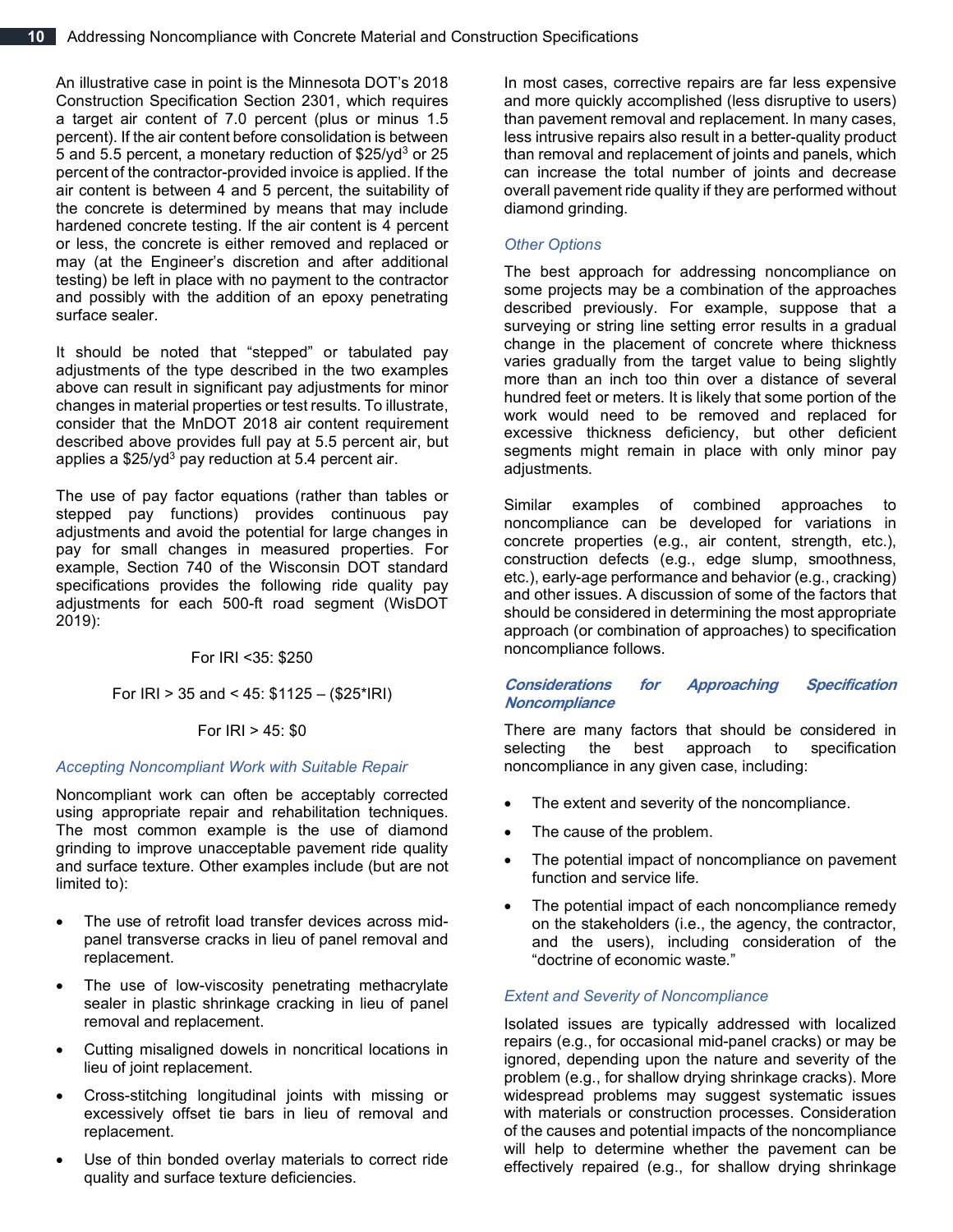cracking), must be removed and replaced (e.g., for widespread and grossly deficient concrete air systems, strength or thickness, or other pavement structural issues), or can remain in place, with or without a pay adjustment (e.g., for systematic dowel alignment issues that are beyond the limits of acceptance but not beyond rejection levels).

The development and use of Percent Within Limits (PWL) specifications can provide relief from disputes over the treatment of occasional but widespread noncompliant test results and measurements by recognizing and accepting limited numbers of noncompliant values. For example, the ACPA *Guide Specification for Dowel Alignment* (ACPA 2019) recommends full payment for load transfer devices when 90 percent or more of all dowels comply with acceptance criteria for rotational misalignment, side shift and depth (after corrections have been applied to all dowels that exceed rejection criteria). This approach recognizes the inherent variability in dowel positioning and positioning measurement that is likely to result in a small number of noncompliant positioning values on typical concrete paving projects; it also recognizes that occasional mispositioned dowels rarely impact pavement performance or service life. Guidance concerning the development of PWL specifications for pavements is provided in Burati et al. (2004).

## *Cause of Problem*

The source of apparent noncompliance is an important consideration in determining how best to address the issue:

• Noncompliance that results from contractor negligence or poor quality control must be approached in a manner that addresses both the process that created the issue (to prevent or discourage the construction of additional

*Additional testing should be considered to validate noncompliant test results when they are obtained from small or potentially unrepresentative samples.*

noncompliant work) and the work already in place (to ensure or restore expected pavement function and service life. Work must be stopped until process corrections are made.

• Noncompliance that may result from normal variance in test results or process measures (e.g., the occasional low strength or air content measurement) should not be ignored but must be considered in the context of adequacy of the sample size. A single volumetric air content test conducted typically uses a 0.25 ft<sup>3</sup> sample of concrete from a truck that may contain 10  $yd^3$  or more; the test is a measure of less than 1/1000 the volume of the batch. Further, it is not usual to observe slight variations in air content and other mix characteristics in different portions of the delivered material, so the small sample used for estimating volumetric air content may not be representative of the general batch properties, even when specified sampling and testing procedures are

followed precisely. Additional testing should be considered to validate noncompliant test results when they are obtained from small or potentially unrepresentative samples.

Some tests provide only indicators of actual pavement properties because they are performed on companion specimens to avoid damaging the actual pavement (e.g., the use of field-cast cylinders to estimate the strength of in situ concrete). Other tests are performed because they are relatively quick or inexpensive when compared to tests of the actual characteristic of interest (e.g., the use of surface resistivity test results to infer concrete resistance to chemical attack). Depending upon the number of tests performed and the degree of correlation between the surrogate test and the actual property of interest, a noncompliant result may not be sufficient to indicate an actual problem. Additional testing should be considered (including additional surrogate testing as well as possible testing of the parameter of interest, such as strength or freeze-thaw testing of cores or beams cut from the concrete) to validate the noncompliant test results.

## *Potential Impact of Noncompliance on Pavement Function and Service Life*

The impact of unaddressed noncompliance on expected performance (e.g., ride quality, required future maintenance and associated traffic control and user costs, etc.) and service life should be considered when considering accepting noncompliant work (with or without pay adjustments).

Many method-type specifications contain instructions that represent accepted or "best" construction practices for which noncompliance will have little or no impact on performance and service life in many cases. For example, failure to dampen the subbase prior to placing the concrete (a common requirement in many method specifications for concrete paving) is most likely to impact performance or service when the subbase material is very warm (i.e., sunny summer conditions), dry and highly absorptive, or when the concrete layer is relatively thin (for example, thin concrete overlays placed on hot, dry asphalt pavement).

In other cases, the impact of noncompliance on performance and service life can be highly significant. Obvious examples include concrete strength, thickness, quality of the air void system (in freezing climate), initial ride quality, etc. Most measures of performance typically used in performance-based specifications are used specifically because they are important indicators of pavement performance or service life.

In some cases, the link between a specified parameter and pavement performance and service life is generally understood, but not easily quantified. Dowel misalignment (horizontal skew or vertical tilt), for example, is understood to restrain joint function, but recent studies suggest that misalignment (along with horizontal,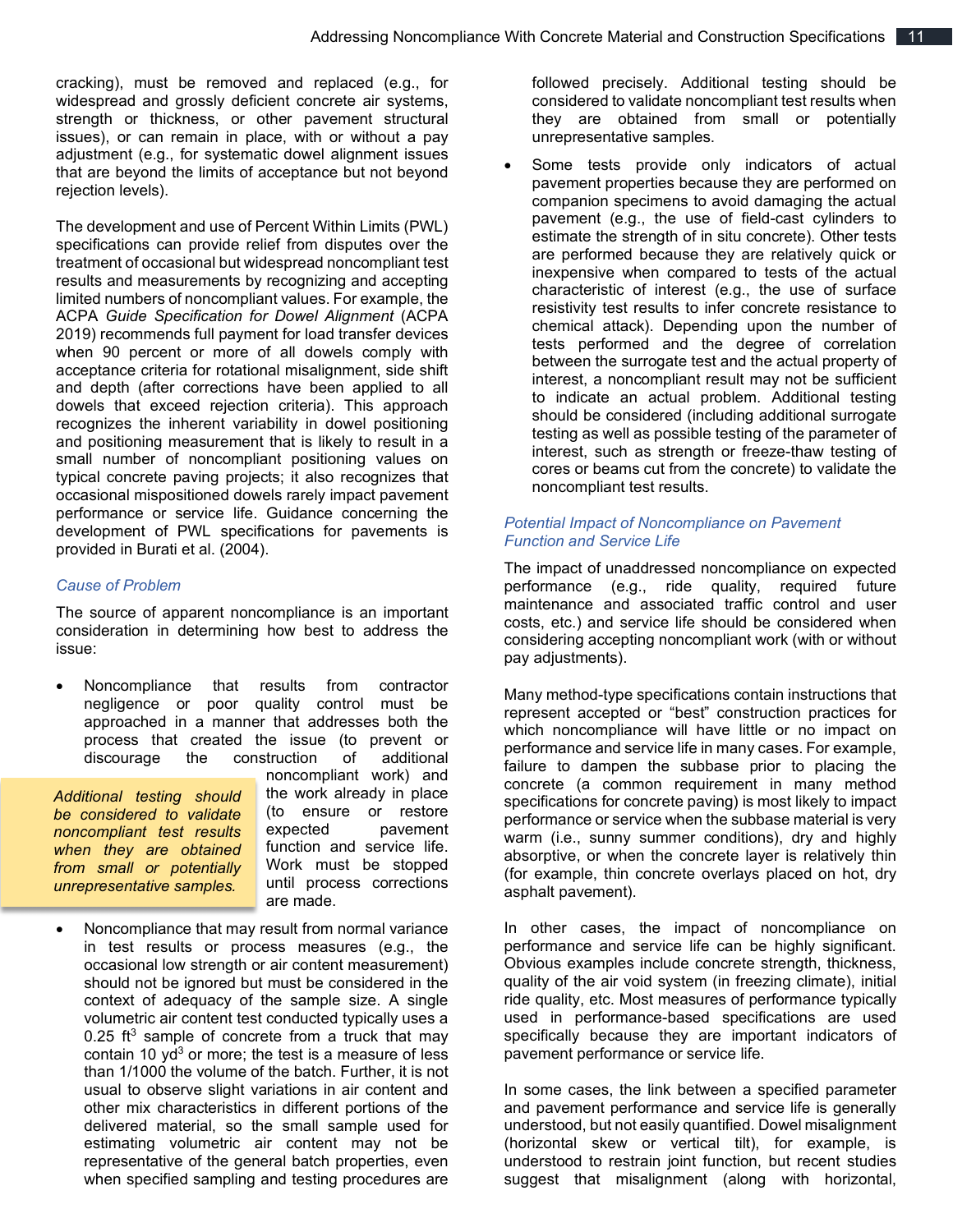longitudinal, and vertical translation) also contributes to reductions in joint load transfer that can be expressed as reductions in effective dowel diameter (Khazanovich, Hoegh, and Snyder 2009). The effect of decreased effective dowel diameter on predicted joint faulting and IRI (measures of pavement performance) can be evaluated using the AASHTOWare PavementME Design software, and the reduction in time required to reach critical thresholds of faulting and IRI are indicators of service life reduction.

## *Potential Impact of Noncompliance Remedies*

While accepting noncompliant work (with or without pay adjustments) can impact pavement performance and service life, each candidate remedy for noncompliance has associated costs and may also impact pavement function and service life in ways that should be considered.

Economic costs and benefits to the agency, the contractor and the users will vary with the selected remedy. For example, consider the possibility of addressing early-age mid-panel transverse cracking using either dowel bar retrofit (DBR) with crack routing and sealing ("Option 1") versus removal and replacement (R&R) of affected panels ("Option 2"). Option 1 is likely to be a quicker repair process with lower reduced traffic control and user delay costs, reduced construction and inspection costs, etc.) than for removal and replacement. Option 1 may also have a smaller impact on current ride quality since the original pavement profile remains the same, while panel

*(E)ach candidate remedy for noncompliance has associated costs and may also impact pavement function and service life in ways that should be considered.*

replacements often present different surface elevations than the original pavement, resulting in some immediate loss of ride quality or serviceability.

In addition, the resulting pavement service life and quality of service provided may be different for these options. The work in DBR installations is confined to small areas in the top portion of the concrete layer, while full-depth removal and replacement involves several potentially impactful operations (e.g., foundation repair and compaction, drilling and anchoring dowels, placement and finishing of large areas of concrete, etc.), each of which can adversely influence the performance of the repair area, drive the need for future maintenance work, and impact pavement service life.

In the example above, the more cost-effective and least impactful repair strategy may be the use of retrofit dowel bars (assuming a good performance history of DBR installations on other agency projects). However, some owner-agencies would likely require removal and replacement of the cracked panels because they believe

that they believe that they are entitled to full and complete compliance with the specifications, regardless of cost, even if the added benefit gained is marginal (or, as in this case, is a reduction in benefits). Arguments against this approach often invoke the "doctrine of economic waste," which is described below.

## *Doctrine of Economic Waste (Perloff 1993)*

An important aspect of litigation concerning breach of contract (including cases of non-conforming construction work) is the computation of damages. In cases related to non-conforming construction work, courts often compute damages based on the cost of repairing the defect to satisfy the "owner's expectation interests." However, an important exception to the cost-of-repair approach is the "doctrine of economic waste," which holds that "if granting repair costs to the owner would result in 'unreasonable economic waste,' then the proper measure of the owner's damage should be the difference between the value of the project as promised in the contract and its value as delivered."

The economicwaste doctrine applies in two types of situations: 1) "when the cost of repairing a defect is substantially greater than the increase in value an owner would realize with the repair" and

*(T)he "doctrine of economic waste" … holds that "if granting repair costs to the owner would result in 'unreasonable economic waste,' then the proper measure of the owner's damage should be the difference between the value of the project as promised in the contract and its value as delivered."*

2) "when repairing a defect would require substantial destruction and reconstruction of usable property." In such situations, courts have often acted to avoid "imprudent use of resources."

The economic-waste doctrine has been widely applied under State law but has been applied inconsistently in construction contract litigation involving the U.S. Government because it is at odds with the U.S. Government contract principle of strict compliance, which provides that "the Government may require a contractor to repair all defects in performance at the contractor's cost irrespective of burden."

Perloff (1993) presents a comprehensive discussion of the economic-waste doctrine and the evolution of its consideration in Government contract litigation, which is not repeated or even summarized here. However, the concepts that underlie the doctrine of economic waste are worthy of consideration in determining equitable and appropriate approaches to addressing noncompliance in pavement construction.

#### **SPECIFICATION NONCOMPLIANCE CASE STUDIES**

The following examples are based on actual projects where the pavement construction was deemed "noncompliant" and describes approaches considered for addressing the noncompliance.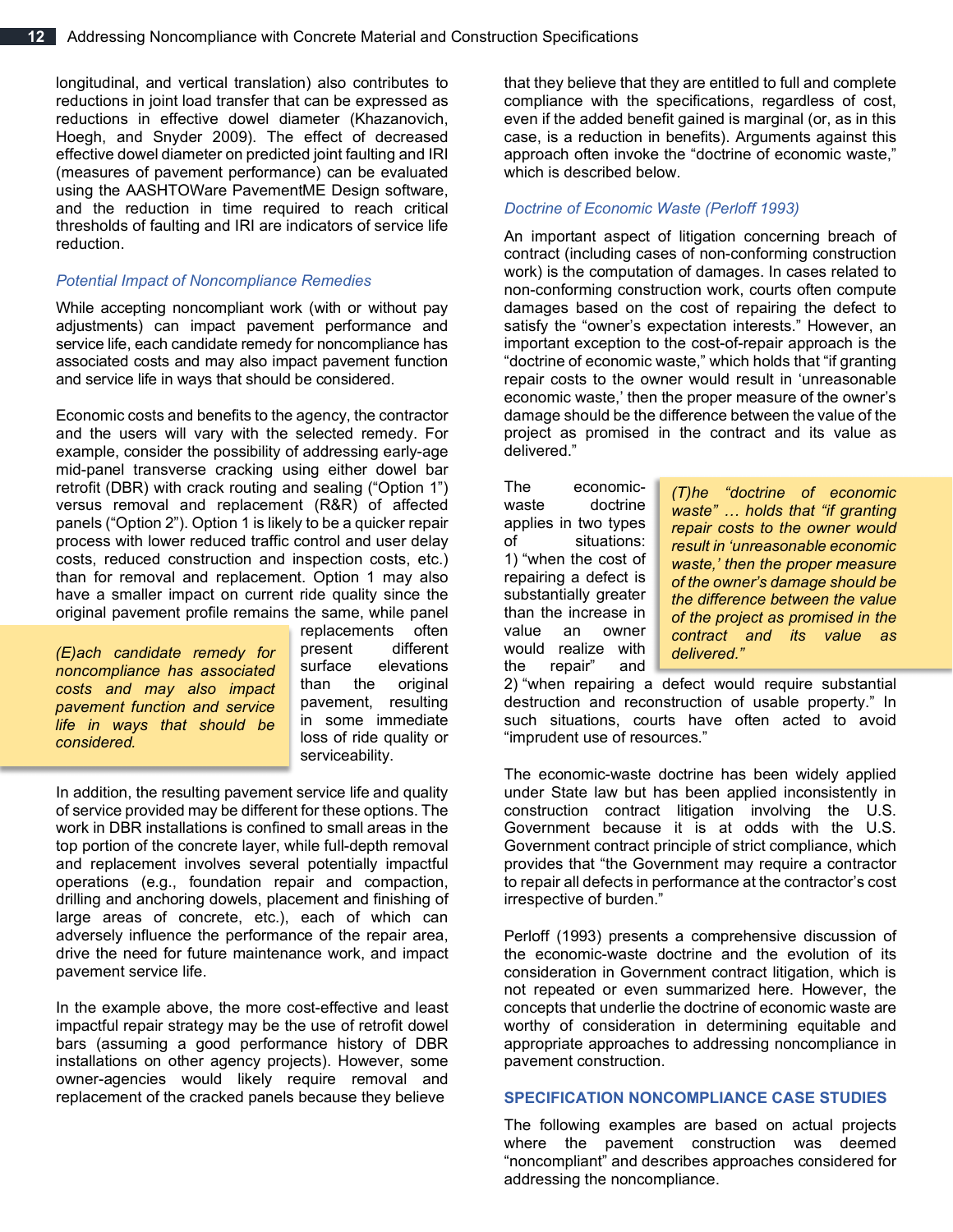#### **Rain-Damaged Pavement Case**

A two-lane concrete county highway project was exposed to a brief heavy rain shower during construction, resulting in severe loss of mortar and exposed coarse aggregate at the pavement surface over several hundred yards. The owner's representative initially demanded removal and replacement of the pavement (including several hundred additional yards of pavement that had set and been sawed prior to the rain event).

Cores were drilled to determine the thickness of the as-built pavement and for use in petrographic examinations to determine the depth of water penetration (which would result in locally higher water-cementitious ratio and lower strength and durability). The average slab thickness was within 0.125 inches of the planned thickness in the obviously rain-damaged area and was greater than the planned thickness in the area that was set and sawed before the rain. Petrographic examination of vertically sawed and polished core specimens indicated up to a 0.25 inch of low-density (water-damaged) paste at the surface of the obviously rain-damaged area and no significant amount of low-density paste in the area that was set and sawed prior to the rain event. The contractor agreed to diamond grind the rain-damaged area to a depth of  $\frac{1}{4}$  inch and take a modest reduction in the bid price for the concrete material and paving operations for the affected area. No repairs or pay adjustments were applied to the area that was set and sawed before the rain event.

#### **Dowel Misalignment Case**

An Interstate highway project was constructed with dowel positioning issues in many joints, resulting in longitudinal translations of up to 4 inches (i.e., as little as 5 inches of dowel embedment on one side of the joint). The owner identified several joints with the most significant embedment deficiencies and demanded that these joints be removed and replaced at the contractor's cost, and also that the contractor be assessed a large monetary penalty equal to the current cost of diamond grinding the entire project.

The contractor did replace the owner-identified joints with the worst dowel positioning issues. The contractor's consultant examined the dowel positioning data and found that most dowels were offset far less than the 4 inch maximum (and that the worst joints had been removed and replaced, such that no embedment problems were now present at those locations). A worstcase assessment of the impact of the remaining translated dowels was begun by using the equations presented in Khazanovich, Hoegh, and Snyder (2009) to determine the effective equivalent diameter of the translated dowels and assuming that all dowels in every joint were translated by 4 inches.

AASHTOWare Pavement ME Design software was used to develop pavement performance predictions (cracking, joint faulting and IRI) for both the actual dowel diameter and for the reduced dowel diameter that represented the impact of all dowels being translated 4 inches. These

analyses indicated that, for the design traffic levels and the very conservative reduced effective dowel diameter (which represented 4 inches of side shift for every dowel in the project), the pavement would not reach the joint faulting, slab cracking or IRI thresholds within the 30-year analysis period. Therefore, the imposition of a penalty equal to the cost of performing an additional diamond grind seemed excessive. These analyses led to the assessment of a greatly reduced penalty for the dowel positioning problems that remained after replacing the worst joints.

## **USE OF NONCOMPLIANCE CASES TO IMPROVE SPECIFICATIONS**

Cases of specification noncompliance should be used to evaluate whether existing specifications should be updated or revised to avoiding future problems. Changes can include:

- Relaxation of acceptance criteria that are unnecessarily strict or in excess of what is actually required for acceptable performance.
- Changing a single-threshold requirement for acceptance or rejection to a dual-threshold specification of the type described earlier in this document.
- Clarifying ambiguous language that can be interpreted in different ways.

Making these types of specification improvements is a critical step, especially when certain noncompliance issues become chronic.

#### **SUMMARY**

Materials and construction specifications provide the owner/agency with a set of standards against which to evaluate the project materials and the contractor's work, often including allowable tolerances in evaluation measures. These specifications often present inspectors and contractors with hundreds of requirements concerning materials, equipment, construction processes and properties of the finished pavement structure.

Project specifications can also define limits or thresholds that define both acceptable practices or properties and rejectable ones; these are often different thresholds. The specifications may provide explicit instructions about handling noncompliance (e.g., requiring diamond grinding of any areas that fail to meet minimum texture depth requirements) but, when little or no guidance is provided concerning handling of noncompliance, decisions may be made that permit the inclusion of potentially detrimental noncompliant work or may lead to the wasteful rejection or removal of noncompliant works that would have little or no negative impact on pavement performance. It is important that specifying agencies explicitly consider potential noncompliance situations as they develop project specifications and attempt to provide guidance in handling these situations within each specification. While